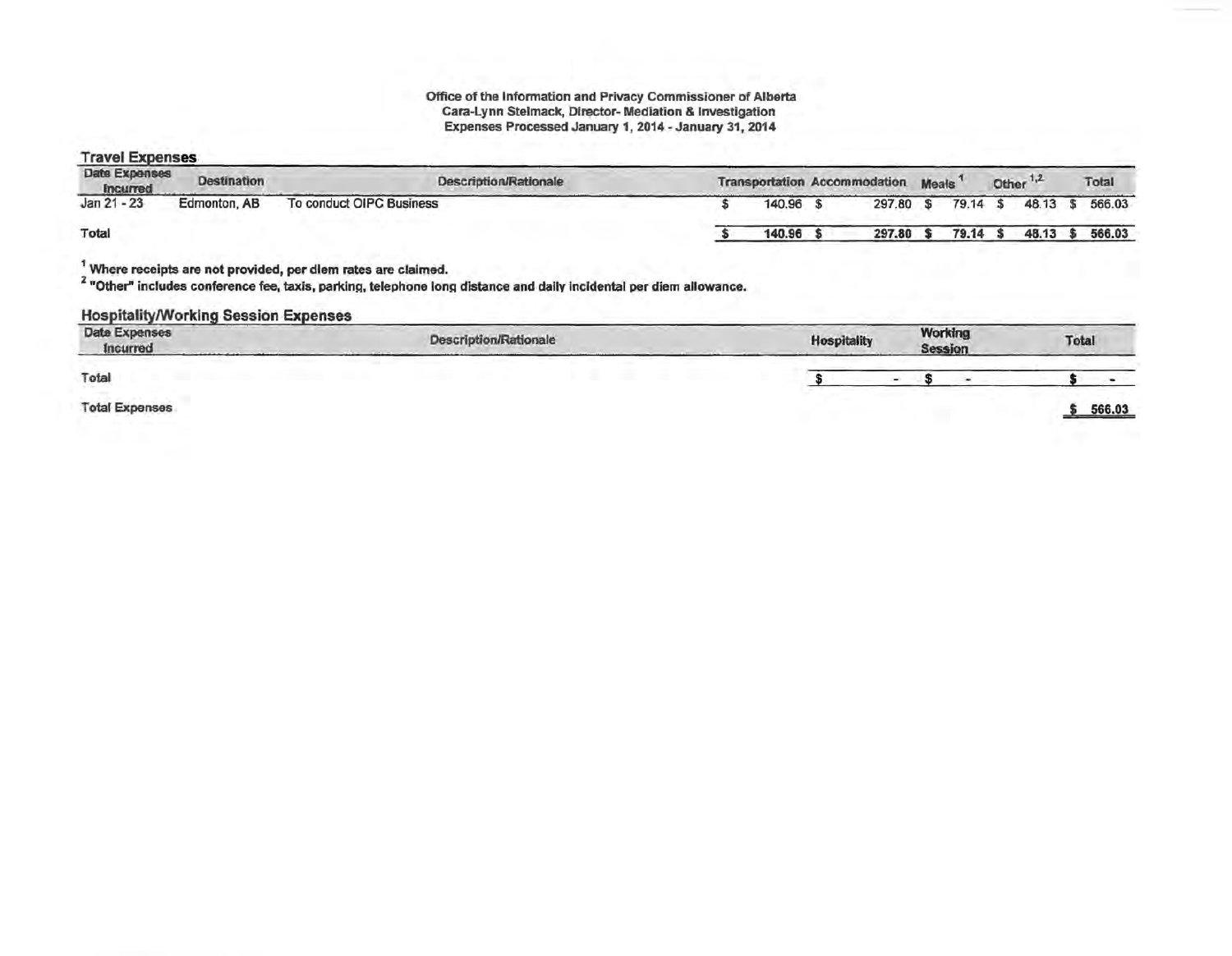#### Cara-Lynn Stelmack

| From:    | Reservations <itinerary@redarrow.ca></itinerary@redarrow.ca> |  |
|----------|--------------------------------------------------------------|--|
| Sent:    | Tuesday, January 07, 2014 2:59 PM                            |  |
| To:      | Cara-Lynn Stelmack                                           |  |
| Subject: | Invoice                                                      |  |

# **Invoice**



Date: 2014-01-07

*•To:* 

You can reach us at

..

Website User

|                    |  | Order#   Ordered   Customen#   P.O.   Group Name   Departing   Returning   Sales Rep   Sales Agent |                       |              |
|--------------------|--|----------------------------------------------------------------------------------------------------|-----------------------|--------------|
| 1177006 2014-01-07 |  |                                                                                                    | 2014-01-21 2014-01-23 | Website User |

Travellers:

#### stelmack/cara~lynn

| Product     | Details                                                                                                                                                                                   | Duration Price Basis Qty Each Billed |  |       |       |
|-------------|-------------------------------------------------------------------------------------------------------------------------------------------------------------------------------------------|--------------------------------------|--|-------|-------|
| CEEXP 16:30 | Departs Calgary (CGYNORTH / CALGARY NORTH) 2014-01-21 at 16:45<br>Assigned to: 08A Arrives Edmonton (EDMTO / Edmonton Ticket Office) 2014-01-21 at 19:50                                  | 3 hrs 5 mins Adult                   |  | 70.48 | 74.00 |
|             | EDMCAL 14:00 Departs Edmonton (EDMTO / Edmonton Ticket Office) 2014-01-23 at 14:00 3 hrs 45 mins Adult<br>Assigned to: 05A Arrives Calgary (CGYNORTH / CALGARY NORTH) 2014-01-23 at 17:45 |                                      |  | 70.48 | 74.00 |

| Payments Received: | From                | Reference          | Amount     | <b>Base Price:</b><br>Discounts: | 140.96 CAD<br>0.00 CAD |
|--------------------|---------------------|--------------------|------------|----------------------------------|------------------------|
| Date<br>2014-01-07 | <b>Website User</b> | MasterCard ******* | 148.00 CAD | Service Charges:                 | 0.00 CAD               |
|                    |                     |                    |            | <b>GST</b>                       | 7.04 CAD               |
|                    |                     | $96.96 + 96$       |            | Invoice Total:                   | 148.00 CAD             |
|                    |                     |                    |            | Received:                        | 148:00 CAD             |
|                    |                     | 7.04               |            | Balance:                         | 0.00 CAD               |
|                    |                     | 4148.00            |            |                                  |                        |

TERMS: DUE UPON RECEIPT

Red Arrow reserves the right to conduct baggage checks at any time.

When travelling with Red Arrow you may be asked for ID at any time. \*\*\*\*\*\*\*\*\*\*\* GST# BN139981476

CORPORATE BILLING ACCOUNTS - PLEASE PAY OFF OF YOUR MONTHLY STATEMENT & NOT OFF OF INDIVIDUAL INVOICES. PLEASE REMIT PAYMENT TO THE ADDRESS LISTED ON YOUR STATEMENT. THANK YOU.

IF YOU WISH TO MAKE ANY CHANGES TO THIS RESERVATION - time change, date change, or cancel for a full refund - we require 3 hours notice prior to P.M. departures and a half hour notice prior to A.M. departures. Wheelchair reservations & cancelation to travel bookings during our Christmas Blackout period (December 13, 2013 to January 6, 2014) require 24 hours notice. Failure to provide proper notice of time change or cancellation, and/or· failure to arrive on time for departure will result in forfeiture of funds paid and the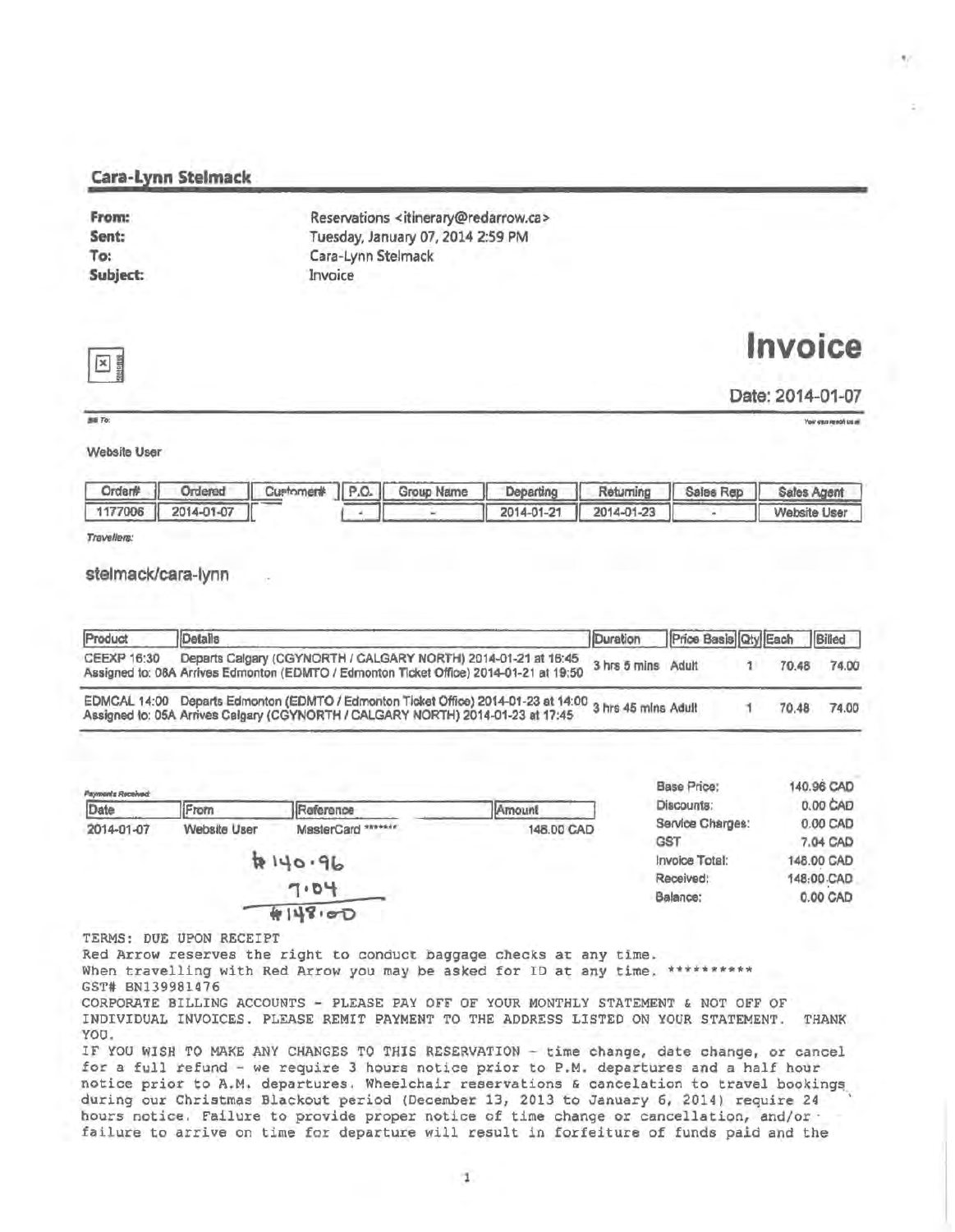NIA Cara Stelmack 2460-801 6Th Ave Sw Calgary AB T2P 3W2 Canada

Room Number: Arrival Date: Departure Date: Page No: Confimation No 0510 01-21-14 01-23-14 I of 1 11952838

0.00

#### INFORMATION INVOICE Folio No:

Date Description Charges Credits Charges Credits  $\frac{\text{Date}}{01-21-14}$ 01-21-14 01-21-14 01-21-14 01-22-14 01-22-14 01-22-14 01-22-14 01-23-14 Charges Credits Room Revenue Destination Marketing Fee • 3% Tourism Lcvy-4% RoomGST-5% Room Revenue Destination Marketing Fee • 3% Tourism Levy - 4% RoomGST-5% Mastercard xxxxxxxxxxr XX/XX Total 139.00 4.17 S.73 7.16 139.00 4.17 5.73 7.16 312.12 312.12 312.12

MA.

Balance

 $297.80$ 

Signature: \_\_\_\_\_\_\_\_\_\_\_\_\_\_\_\_\_\_\_\_ \_

I agree that my liability for all charges is not waived and agree to be held personally liable in the event that the indicated person, company or association fails to pay for any part or the full amount of these charges. O.S.T. #86634 4302 RT 0001

01-23-14

H.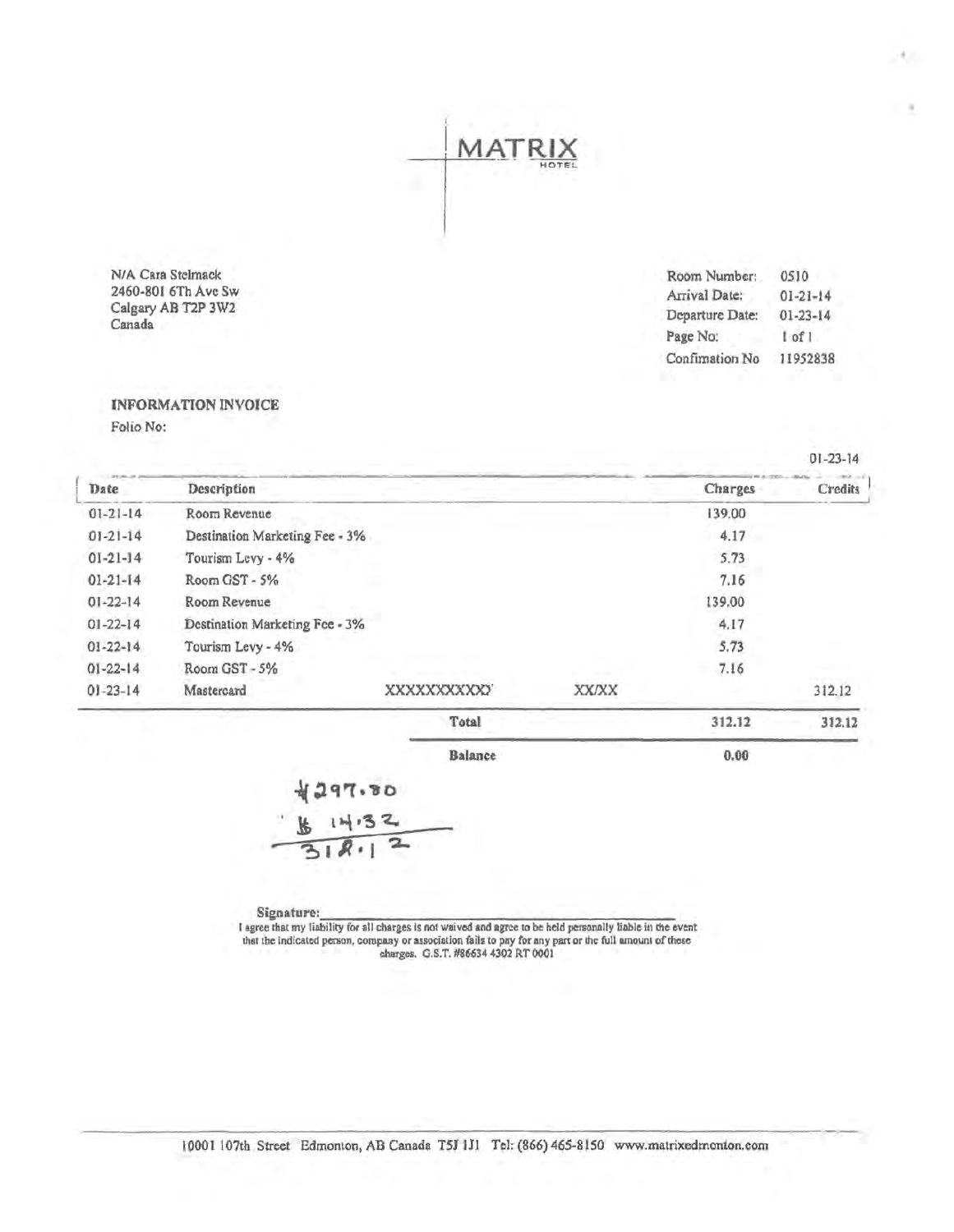| * TRANSACTION RECEIPT *<br>Checker/Yellow Cabs<br>316 Meridian Road SE<br>Calgary, AB, T2A 1X2<br>403-299-9999                                                                                                                                                                                                                                                                   |                                                             |
|----------------------------------------------------------------------------------------------------------------------------------------------------------------------------------------------------------------------------------------------------------------------------------------------------------------------------------------------------------------------------------|-------------------------------------------------------------|
| Taxi Service<br>TYPE:MasterCard<br>CARD:************<br>EXP<br>:xx/xx<br>DATA: SWIPED<br>TerminalID: 000014724CAD<br>Transaction Reference<br>Number : MWEMBOXG80123<br>DATE:2014/01/23 18:03:02<br>AUTH: 08285S<br>IFID:<br>10088760<br>DRV :<br>6816<br>VEH<br>: 1075<br>GST : 858542798<br>Meter Start Time:<br>17:38:00<br>Meter Stop Time:<br>18:01:53<br>Distance: 16.3 Km |                                                             |
| FARE 1<br>FLAT<br>TAX<br>TOTAL FARE:<br>PAYMENT AMOUNT:<br>TIP:                                                                                                                                                                                                                                                                                                                  | 30.00<br>0.00<br>1.50<br>31.<br>50<br>31.<br>50<br>Δ.<br>00 |
| TOTAL PAYMENT!<br>Purchase Auth Complete<br>Cardholder Copy                                                                                                                                                                                                                                                                                                                      | \$35.50                                                     |
| #34.13                                                                                                                                                                                                                                                                                                                                                                           |                                                             |
| 51.37                                                                                                                                                                                                                                                                                                                                                                            |                                                             |
| \$35.50                                                                                                                                                                                                                                                                                                                                                                          |                                                             |

ñ,

 $\rightarrow$ 

ż

j.

 $\frac{1}{2}$ 

T)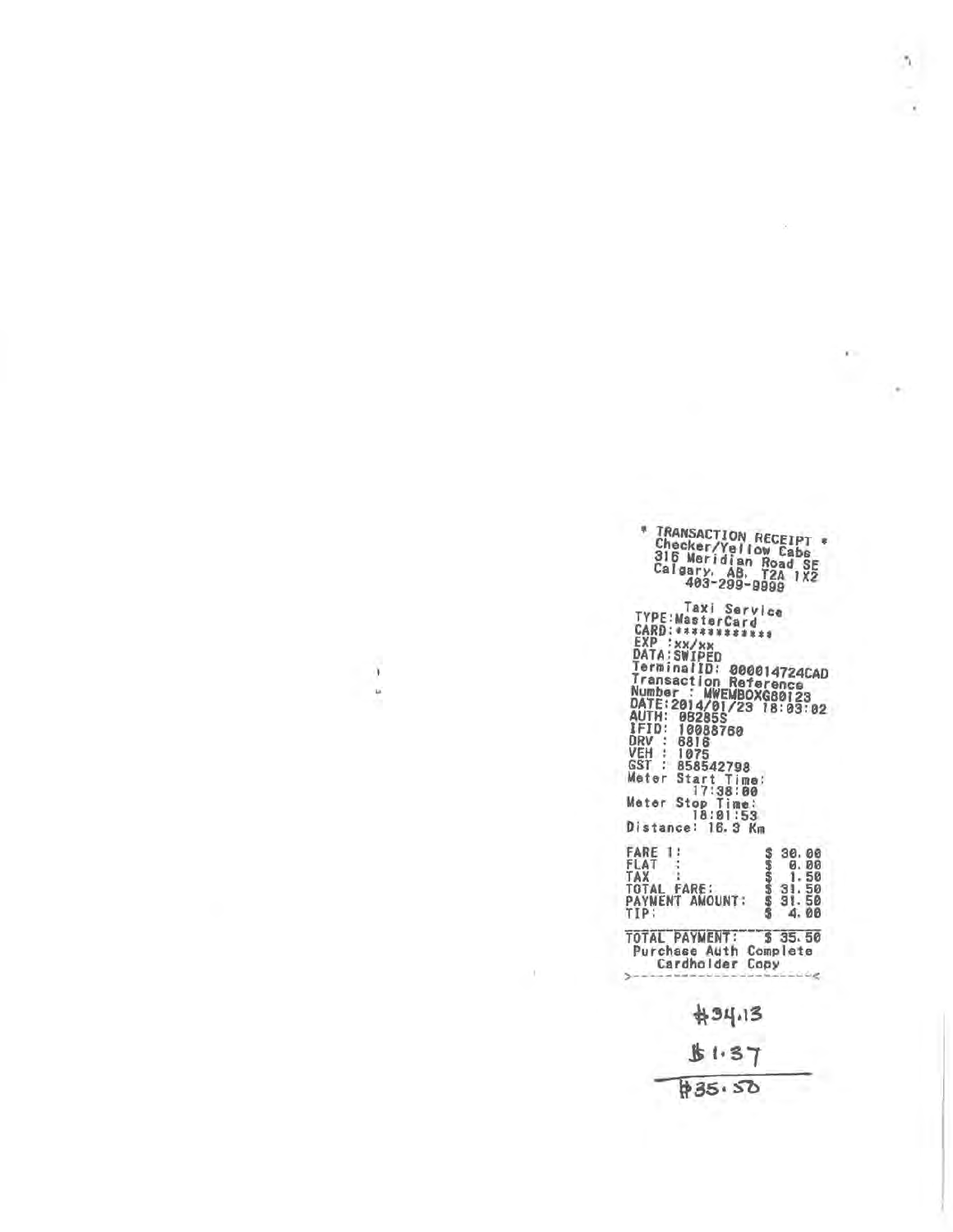### Office of the Information and Privacy Commissioner of Alberta<br>Cara-Lynn Stelmack, Director-Mediation & Investigation Expenses Processed February 1, 2014 - March 31, 2014

#### **Travel Expenses**

| <b>Date Expenses</b><br><b>Incurred</b> | <b>Destination</b> | <b>Description/Rationale</b>                                                                                     | Transportation | Accommodation | <b>Par Diems</b><br>(no receipts) | <b>Meats</b><br>[WINT<br>receipts) | Other <sup>3</sup> | Total  |
|-----------------------------------------|--------------------|------------------------------------------------------------------------------------------------------------------|----------------|---------------|-----------------------------------|------------------------------------|--------------------|--------|
| Feb 18 - 20                             | Edmonton, AB       | To conduct Senior Information & Privacy Manager Interviews and to attend<br>meetings with senior leadership team | 140.96         | 297.80        | 53.57                             |                                    | 35.67              | 528.00 |
| Mar 2 - 3                               | Edmonton, AB       | To attend meetings with Senior Leadership team & Strategy meeting with<br>Investigation & Mediation team members | 140.96         | 148.90        | 46.57                             | 21.83                              | 64.23              | 422.49 |
| Total                                   |                    |                                                                                                                  | 281.92         | 446.70        | 100.14                            | 21.83                              | 99.90              | 950.49 |

<sup>1</sup> Where receipts are not provided, Government of Alberta approved per diem meal rates and daily incidental rates are claimed.<br><sup>2</sup> "Other" includes taxis, parking, telephone long distance and other sundry travel costs su

#### **Hospitality/Working Session Expenses**

| Description/Rationale | <b>Hospitality</b>           |  |                    | Total                     |
|-----------------------|------------------------------|--|--------------------|---------------------------|
|                       |                              |  |                    |                           |
|                       |                              |  |                    | 950.49                    |
|                       | <b>CONTRACTOR</b> CONTRACTOR |  | Working<br>Session | Working<br><b>Session</b> |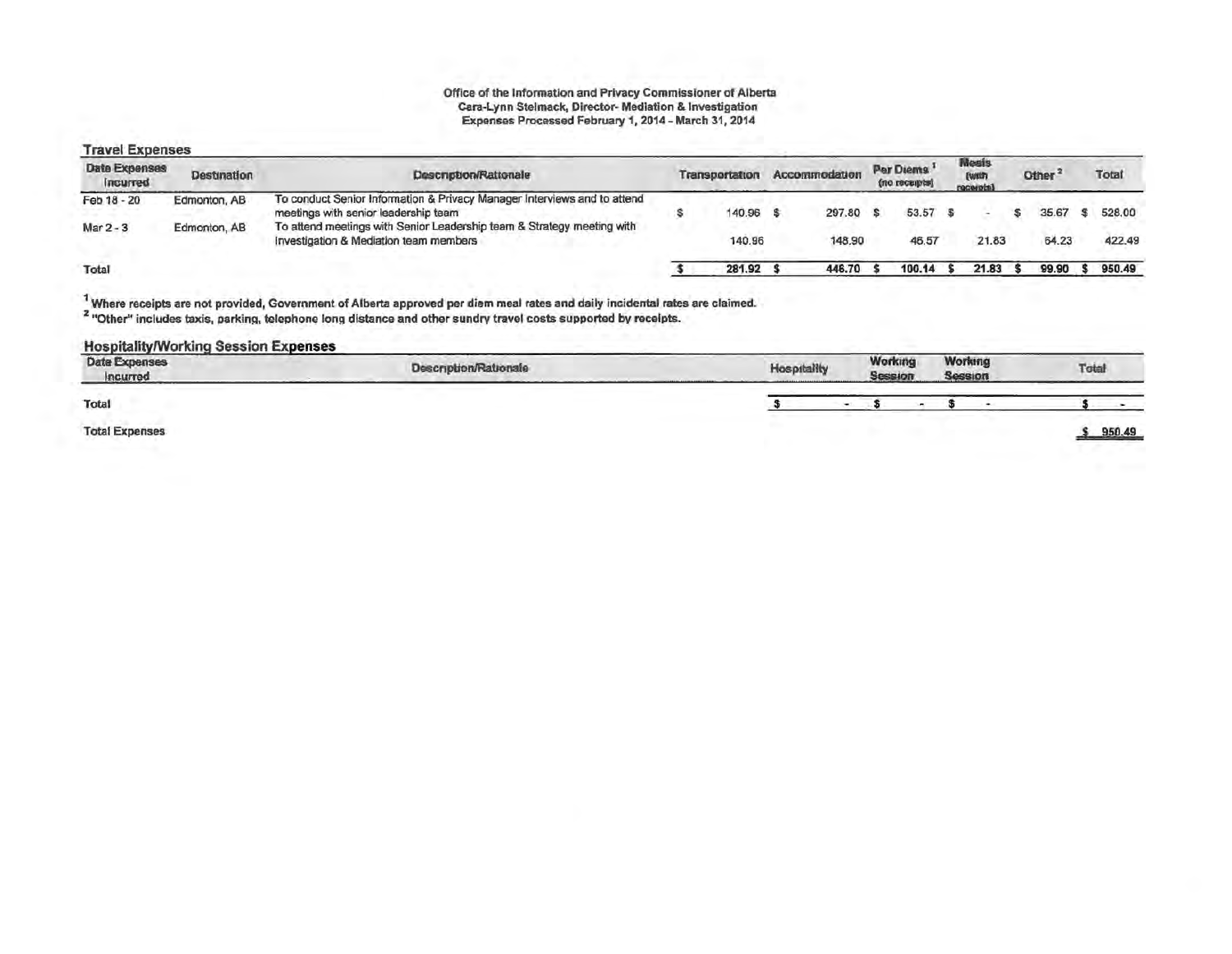#### Cara-Lynn Stelmack

| From:           | Reservations <itinerary@redarrow.ca></itinerary@redarrow.ca> |
|-----------------|--------------------------------------------------------------|
| Sent:           | Friday, February 14, 2014 2:21 PM                            |
| To:             | Cara-Lynn Stelmack                                           |
| Subject:        | Invoice                                                      |
|                 |                                                              |
| Follow Up Flag: | Follow up                                                    |
| Flag Status:    | Flagged                                                      |
|                 |                                                              |

 $\mathbf{x}$ 

 $\frac{1}{2}$ 

Invoice

Date: 2014-02-14

You one mech us al:

#### Website Liser

|                    |  | Order#   Ordersd   Customer# P.O.   Group Name   Departing   Returning   Sales Rep   Sales Agent |                                                                               |              |
|--------------------|--|--------------------------------------------------------------------------------------------------|-------------------------------------------------------------------------------|--------------|
| 1196838 2014-02-14 |  |                                                                                                  | $\begin{array}{ c c c c c c c c } \hline & 2014-02-20 & & \hline \end{array}$ | Website User |

Travellers:

#### Stelmack/Cara

| Product      | Details                                                                                                                                                                      | Duration            | Price Basis Oty Each Billed |       |       |
|--------------|------------------------------------------------------------------------------------------------------------------------------------------------------------------------------|---------------------|-----------------------------|-------|-------|
| CEEXP 12:30  | Departs Calgary (CALTO / Calgary Ticket Office) 2014-02-18 at 12:30<br>Assigned to: 08C Arrives Edmonton (EDMTO / Edmonton Ticket Office) 2014-02-18 at 15:50                | 3 hrs 20 mins Adult |                             | 70.48 | 74.00 |
| EDMCAL 14:00 | Departs Edmonton (EDMTO / Edmonton Ticket Office) 2014-02-20 at 14:00 3 hrs 45 mins Adult<br>Assigned to: 05A Arrives Calgary (CGYNORTH / CALGARY NORTH) 2014-02-20 at 17:45 |                     |                             | 70.48 | 74.00 |

| Payments Received:<br>Date | From         | Reference                                             | Amount     | Base Price:<br>Discounts:                                                   |
|----------------------------|--------------|-------------------------------------------------------|------------|-----------------------------------------------------------------------------|
| 2014-02-14                 | Website User | MasterCard ******<br>4140196<br>GST<br>7.04<br>148.00 | 148.00 CAD | Service Char<br><b>GST</b><br><b>Invoice Total</b><br>Received:<br>Bálance: |

| Base Price:      | 140,96 CAD |
|------------------|------------|
| Discounts:       | 0.00 CAD   |
| Service Charges: | 0.00 CAD   |
| GST              | 7.04 CAD   |
| Invoice Total:   | 148.00 CAD |
| Received:        | 148.00 CAD |
| Balance:         | 0.00 CAD   |

TERMS: DUE UPON RECEIPT

Red Arrow reserves the right to conduct baggage checks at any time. When travelling with Red Arrow you may be asked for ID at any time. \*\*\*\*\*\*\*\*\*\* GST# BN139981476

CORPORATE BILLING ACCOUNTS - PLEASE PAY OFF OF YOUR MONTHLY STATEMENT & NOT OFF OF INDIVIDUAL INVOICES. PLEASE REMIT PAYMENT TO THE ADDRESS LISTED ON YOUR STATEMENT. THANK YOU.

IF YOU WISH TO MAKE ANY CHANGES TO THIS RESERVATION - time change, date change, or cancel for a full refund - we require 3 hours notice prior to P.M. departures and a half hour notice prior to A.M. departures. Wheelchair reservations & cancelation to travel bookings during our Christmas Blackout period (December 13, 2013 to January 6, 2014) require 24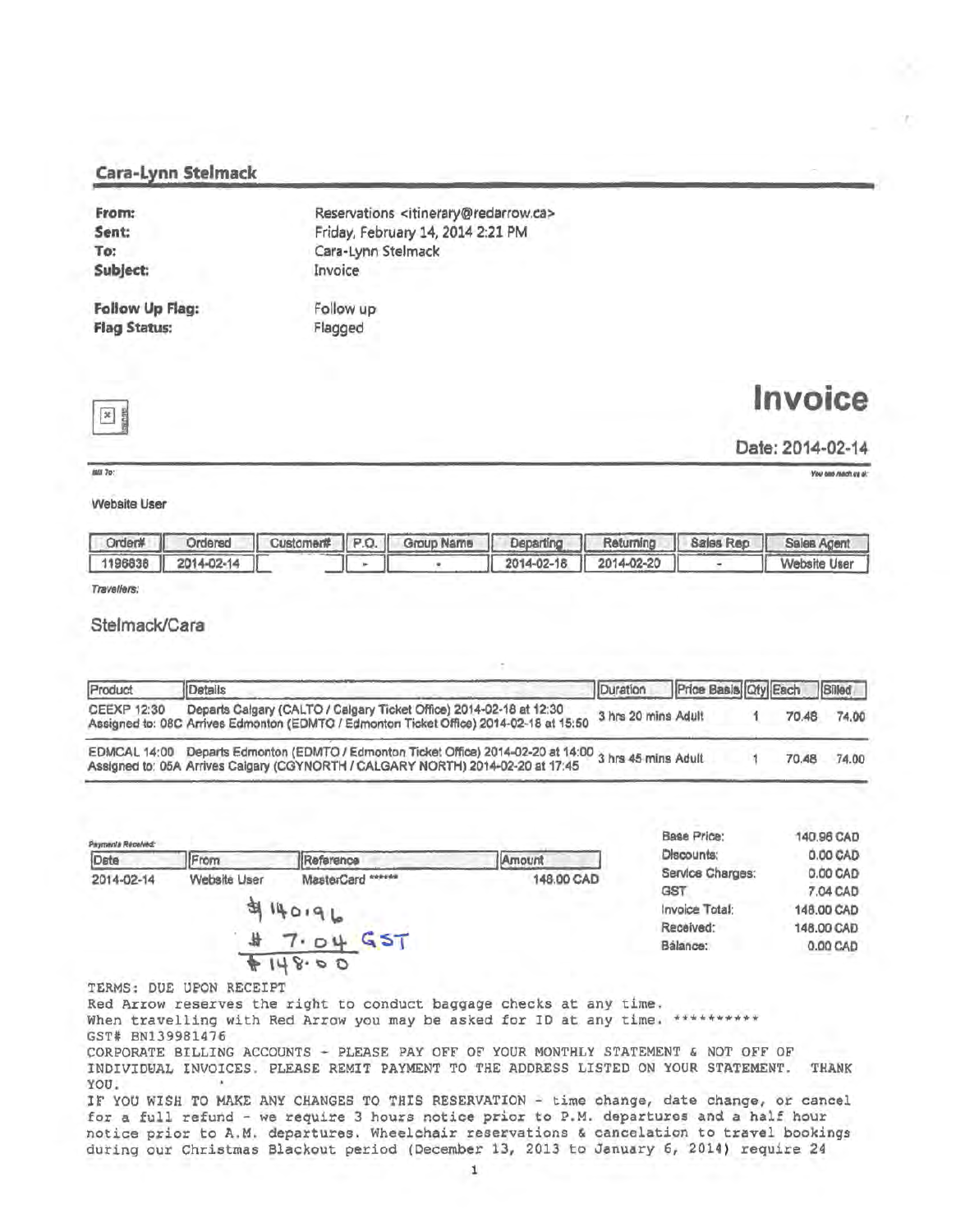

Mrs. Cara Stelmack 801 6Th Avenue Suite 2460 Calgary AB T2P 3W2

| 0805           |
|----------------|
| $02 - 18 - 14$ |
| $02 - 20 - 14$ |
| $1$ of $1$     |
| 12539582       |
|                |

 $0.00$ 

### **INFORMATION INVOICE**

Folio No:

Charges Date Description Credits 139.00  $02 - 18 - 14$ Room Revenue  $02 - 18 - 14$ Destination Marketing Fee - 3% 4.17  $02 - 18 - 14$ Tourism Levy - 4% 5.73 Room GST - 5%  $7.16$  $02 - 18 - 14$ 139.00  $02 - 19 - 14$ Room Revenue 4.17  $02 - 19 - 14$ Destination Marketing Fee - 3%  $02 - 19 - 14$ Tourism Levy - 4%  $5.73$  $02 - 19 - 14$ Room GST - 5% 7.16 02-20-14 Mastercard XXXXXXXXXX XX/XX 312.12 Total 312.12 312.12

**Balance** 

Signature:

I agree that my liability for all charges is not waived and agree to be held personally liable in the event that the indicated person, company or association fails to pay for any part or the full amount of these charges, G.S.T. #86634 4302 RT 0001

 $02 - 20 - 14$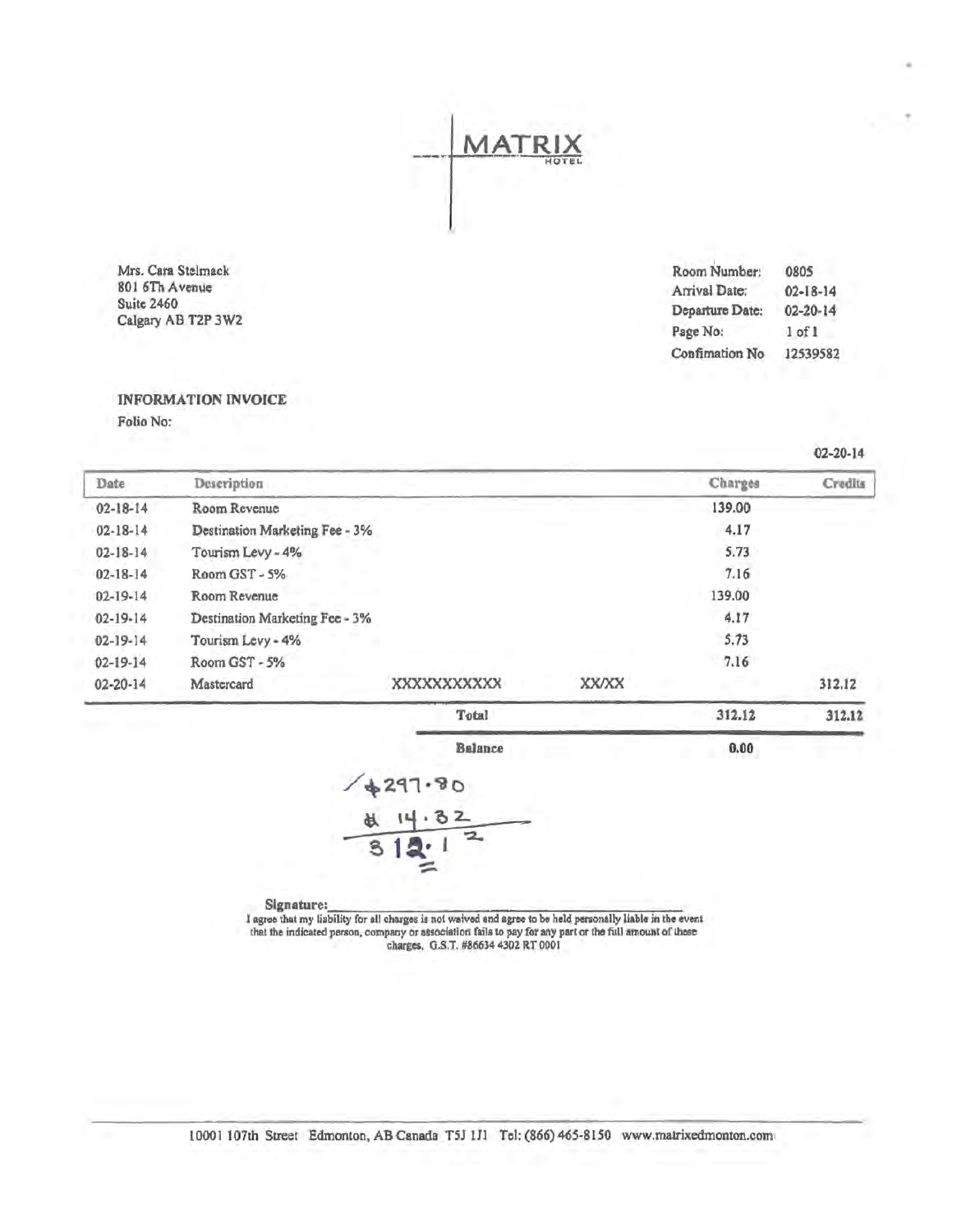|                                  | merchan. C.                                                                                                                                                                                                                                                                                                                                                             |
|----------------------------------|-------------------------------------------------------------------------------------------------------------------------------------------------------------------------------------------------------------------------------------------------------------------------------------------------------------------------------------------------------------------------|
|                                  | $ \epsilon$                                                                                                                                                                                                                                                                                                                                                             |
|                                  | * TRANSACTION RECEIPT *<br>Checker/Yellow Cabs<br>316 Meridian Road SE<br>Calgary, AB, T2A 1X2<br>$403 - 299 - 9999$                                                                                                                                                                                                                                                    |
|                                  | Taxi Service<br>TYPE: MasterCard<br>CARD: ***********;<br>EXP : XX/XX<br>DATA: SWIPED<br>TerminalID: 00001557217E<br>Transaction Reference<br>Number : MWEK4XEYR0220<br>DATE: 2014/02/20 18:05:48<br>AUTH: 03481S<br>IFID: 10291653<br>DRV : 2843<br>VEH : 620<br>GST : 869062299<br>Neter Start Times<br>17:38:51<br>Meter Stop Time:<br>18:04:32<br>Distance: 16.2 Km |
|                                  | \$30.57<br>FARE 1:<br>\$0.00<br>$FLAT$ :<br>\$1.53<br>TAX :<br>\$32.10<br>TOTAL FARE:<br>\$32.10<br>PAYMENT AMOUNT:<br>o.<br>5.00<br>s.<br>TIP:                                                                                                                                                                                                                         |
|                                  | \$37.10<br>TOTAL PAYMENT:<br>Auth Crmplete                                                                                                                                                                                                                                                                                                                              |
|                                  |                                                                                                                                                                                                                                                                                                                                                                         |
|                                  | 85.67                                                                                                                                                                                                                                                                                                                                                                   |
|                                  | 41.43 GST                                                                                                                                                                                                                                                                                                                                                               |
|                                  | #37.10                                                                                                                                                                                                                                                                                                                                                                  |
| 14:00 R days par diens alloweres |                                                                                                                                                                                                                                                                                                                                                                         |
|                                  |                                                                                                                                                                                                                                                                                                                                                                         |
| $49 - 67$                        |                                                                                                                                                                                                                                                                                                                                                                         |
|                                  |                                                                                                                                                                                                                                                                                                                                                                         |

 $\chi$ 

 $\frac{\tilde{\lambda}}{(\tilde{k})}$ 

÷

 $\bar{\gamma}$ 

S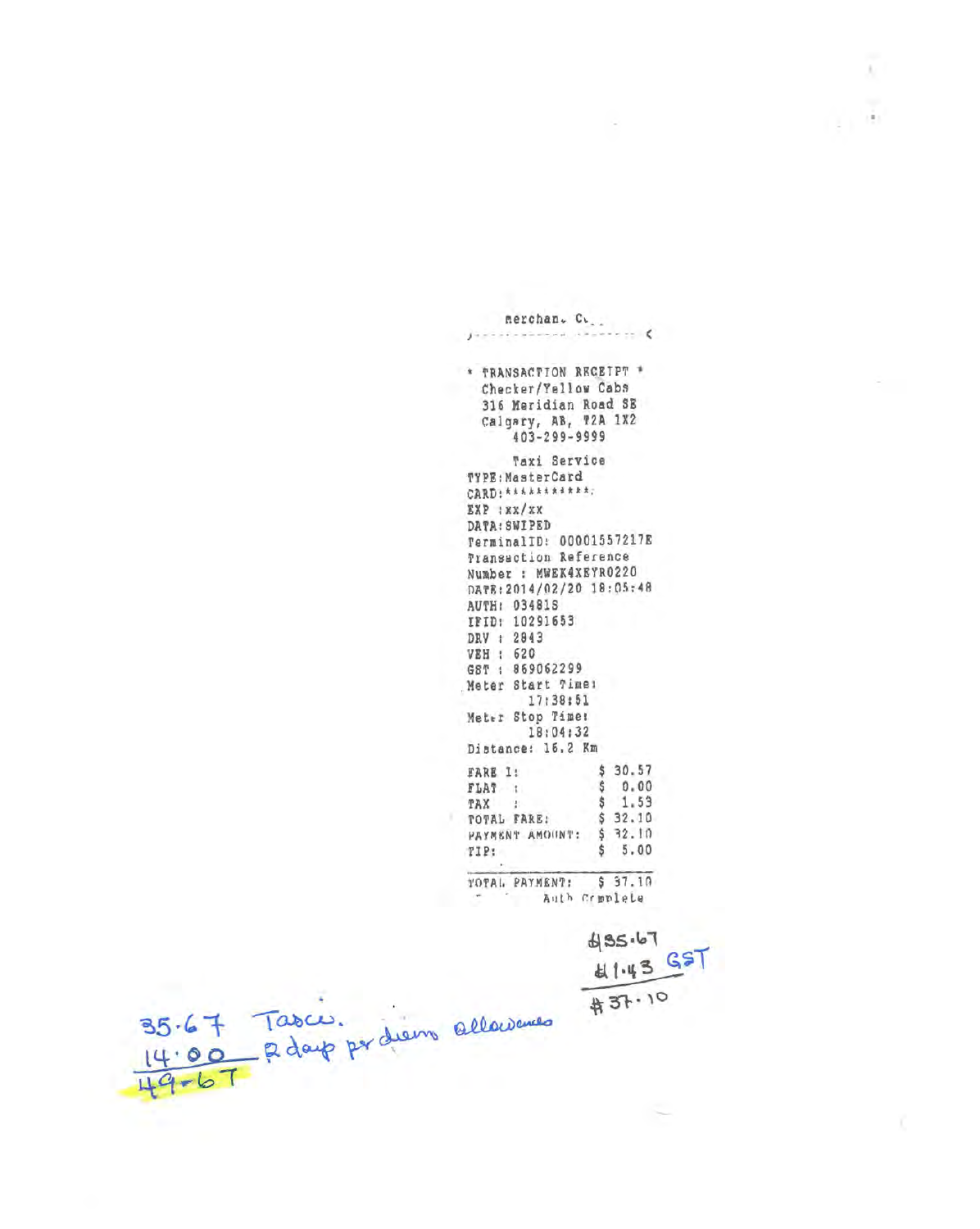#### Cara-Lynn Stelmack

| From:    | Reservations <itinerary@redarrow.ca></itinerary@redarrow.ca> |  |
|----------|--------------------------------------------------------------|--|
| Sent:    | Wednesday, February 26, 2014 3:21 PM                         |  |
| To:      | Cara-Lynn Stelmack                                           |  |
| Subject: | Invoice                                                      |  |

# **Invoice**



#### Date: 2014-02-26

 $AB$ To

You can relative un at:

#### Wabsite User

|                    |  |  |                         | Order#   Ordered   Customent   P.O.   Group Name   Departing   Neturning   Sales Rep   Sales Against |
|--------------------|--|--|-------------------------|------------------------------------------------------------------------------------------------------|
| 1202827 2014-02-26 |  |  | $2014-03-02$ 2014-03-03 | Website User                                                                                         |

Travellers:

#### Stelmack/Cara

| Product            | Details                                                                                                                                                  | Duration Price Basis Ory Each Britain |  |             |
|--------------------|----------------------------------------------------------------------------------------------------------------------------------------------------------|---------------------------------------|--|-------------|
| <b>CEEXP 16:30</b> | Departs Calgary (CGYNORTH / CALGARY NORTH) 2014-03-02 at 16:45<br>Assigned to: 11C Arrives Edmonton (EDMTO / Edmonton Ticket Office) 2014-03-02 at 19:50 | 3 hrs 5 mins Adult                    |  | 70.48 74.00 |
| <b>ECEXP 16:30</b> | Departs Edmonton (EDMTO / Edmonton Ticket Office) 2014-03-03 at 16:30<br>Assigned to: 06C Arrives Calgary (CGYNORTH / CALGARY NORTH) 2014-03-03 at 19:35 | 3 hrs 5 mins Adult                    |  | 70.48 74.00 |

| <b>Fayments Repelved:</b> |              | Base Price:        | 140.96 CAD     |                  |          |
|---------------------------|--------------|--------------------|----------------|------------------|----------|
| Date                      | From         | Reference          | Amount         | Discounts:       | 0.00 CAD |
| 2014-02-26                | Website User | MasterCard ******* | 148,00 CAD     | Service Charges: | 0.00 CAD |
|                           | 0190.96      |                    |                | GST              | 7.04 CAD |
|                           |              |                    | Invoice Total: | 148.00 CAD       |          |
|                           |              |                    | Received:      | 148.00 CAD       |          |
|                           |              | 7.04<br>PI48.00    |                | Balance:         | 0.00 CAD |

TERMS: DUE UPON RECEIPT

Red Arrow reserves the right to conduct baggage checks at any time. When travelling with Red Arrow you may be asked for ID at any time. \*\*\*\*\*\*\*\*\*\*

GST# BN139981476

CORPORATE BILLING ACCOUNTS - PLEASE PAY OFF OF YOUR MONTHLY STATEMENT & NOT OFF OF INDIVIDUAL INVOICES. PLEASE REMIT PAYMENT TO THE ADDRESS LISTED ON YOUR STATEMENT. THANK YOU.

IF YOU WISH TO MAKE ANY CHANGES TO THIS RESERVATION - time change, date ehange, or cancel for a full refund - we require 3 hours notice prior to P.M. departures and a half hour notice prior to A.M. departures. Wheelchair reservations & cancelation to travel bookings during our Christmas Blackout period (December 13, 2013 to January *6,* 2014) require 24 hours notice. Failure to provide proper notice of time change or cancellation, and/or failure to arrive on time for departure will result in forfeiture of funds paid and the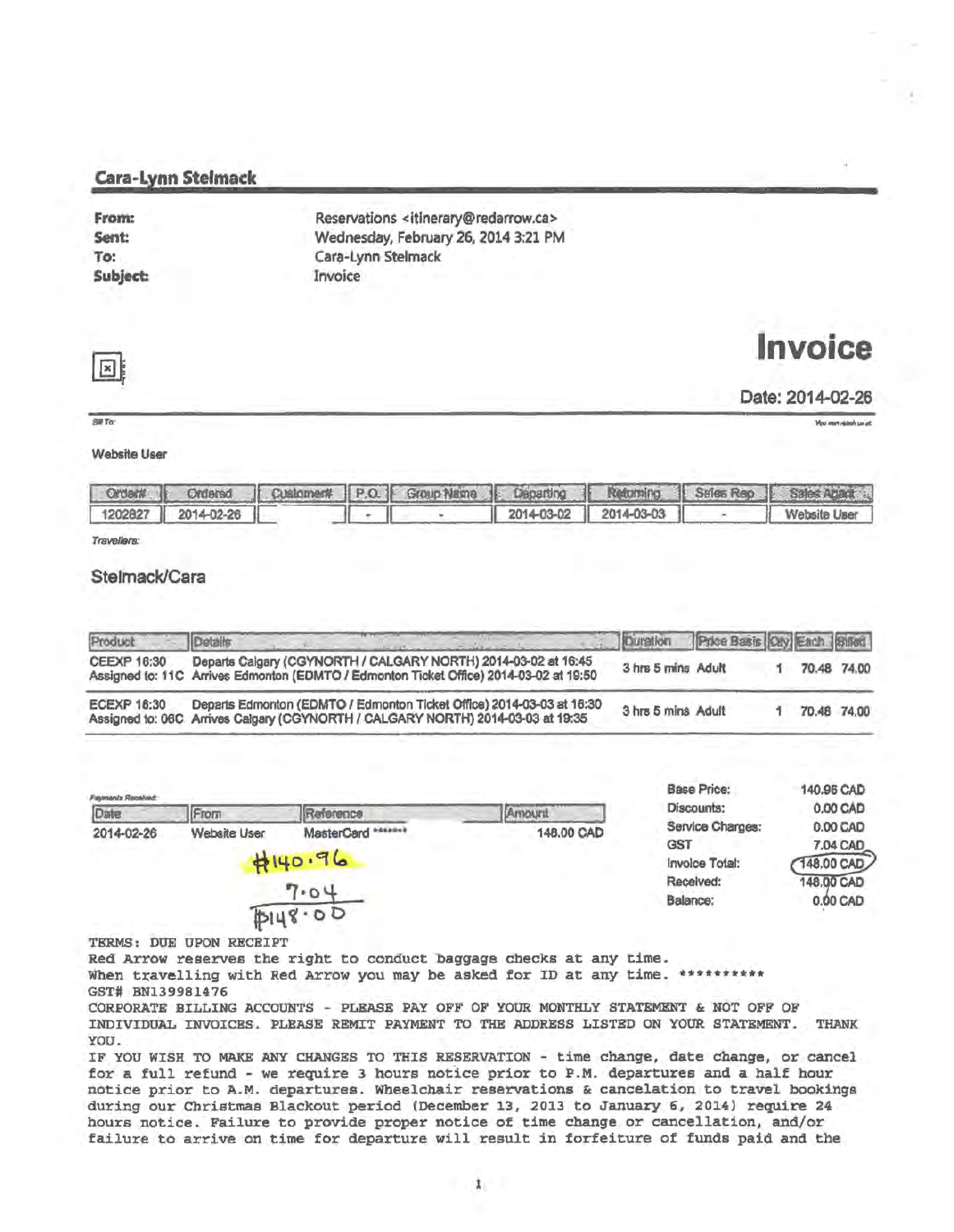**MATR** 

N/A Cara Stelmack Suite 2460 801 6ThAve Calgary P2P 3W2

| Room Number:    | 1004           |
|-----------------|----------------|
| Arrival Date:   | $03 - 02 - 14$ |
| Departure Date: | $03 - 03 - 14$ |
| Page No:        | 1 of 1         |
| Confimation No  | 12659831       |
|                 |                |

 $*22.92$ 

#### INFORMATION INVOICE

Folio No: 17363 l

03-10-14

| Date           | Description                    |                     |              | Charges       | Credits |
|----------------|--------------------------------|---------------------|--------------|---------------|---------|
| $03 - 02 - 14$ | Room Service                   | Room#1004: CHECK#42 |              | 22.92         |         |
| $03 - 02 - 14$ | Room Revenue                   |                     |              | 139.00        |         |
| $03 - 02 - 14$ | Destination Marketing Fee - 3% |                     |              | 4.17          |         |
| $03 - 02 - 14$ | Tourism Levy - 4%              |                     |              | 5.73          |         |
| $03 - 02 - 14$ | Room GST - 5%                  |                     |              | 7.16          |         |
| $03 - 03 - 14$ | Mastercard                     | XXXXXXXXXXX         | <b>XX/XX</b> |               | 178.98  |
|                |                                | <b>Total</b>        |              | 178.98        | 178.98  |
|                |                                | <b>Balance</b>      |              | 0.00          |         |
|                |                                |                     |              | \$21.83       |         |
|                | \$148.90<br>7.16 95T           |                     |              | \$1.09<br>357 |         |

 $-$  se• $-$ 

 $156.06$ 

I agree that my liability for all charges is not waived and agree to be held personally liable in the event that the indicated person, company or association fails to pay for any part or the full amount of these ' charges. G.S.T. #86634 4302 RT 0001